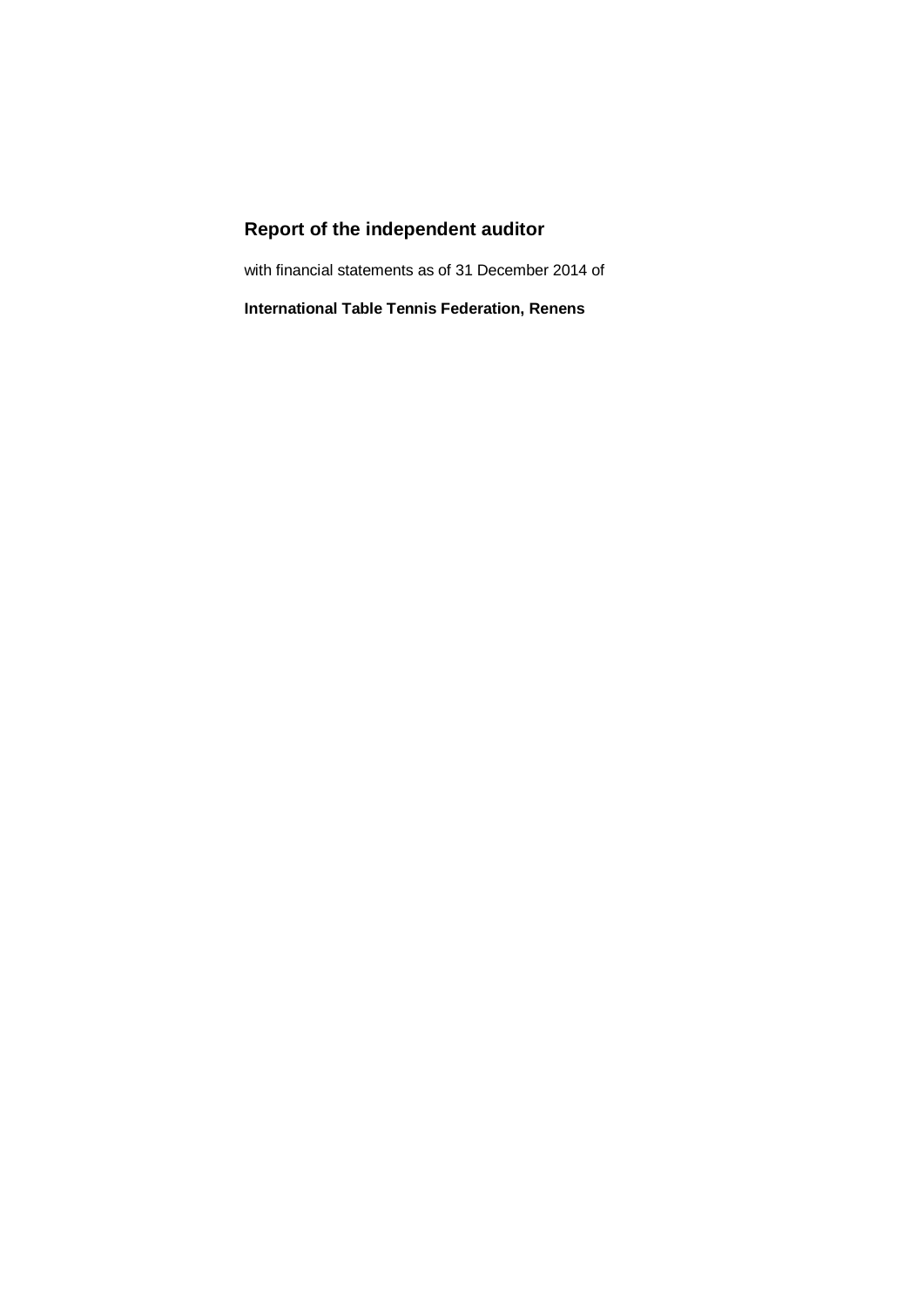

Ernst & Young Ltd Avenue de la Gare 39a P.O. Box CH-1002 Lausanne

Phone +41 58 286 51 11 Fax +41 58 286 51 01 www.ey.com/ch

To the Board of Directors of **International Table Tennis Federation, Renens**

Lausanne, 13 April 2015 th2/3.3

# **Report of the independent auditor on the financial statements**

As independent auditor and in accordance with your instructions, we have audited the accompanying financial statements of International Table Tennis Federation which comprise the balance sheet, income statement and notes for the year ended 31 December 2014.

# **Board of Directors' responsibility**

The Board of Directors, represented by the Executive Committee, is responsible for the preparation of the financial statements in accordance with the requirements of Swiss law and the federation's articles of association. This responsibility includes designing, implementing and maintaining an internal control system relevant to the preparation of financial statements that are free from material misstatement, whether due to fraud or error. The Board of Directors, represented by the Executive Committee, is further responsible for selecting and applying appropriate accounting policies and making accounting estimates that are reasonable in the circumstances.

# **Auditor's responsibility**

Our responsibility is to express an opinion on these financial statements based on our audit. We conducted our audit in accordance with Swiss Auditing Standards. Those standards require that we plan and perform the audit to obtain reasonable assurance whether the financial statements are free from material misstatement.

An audit involves performing procedures to obtain audit evidence about the amounts and disclosures in the financial statements. The procedures selected depend on the auditor's judgment, including the assessment of the risks of material misstatement of the financial statements, whether due to fraud or error. In making those risk assessments, the auditor considers the internal control system relevant to the entity's preparation of the financial statements in order to design audit procedures that are appropriate in the circumstances, but not for the purpose of expressing an opinion on the effectiveness of the entity's internal control system. An audit also includes evaluating the appropriateness of the accounting policies used and the reasonableness of accounting estimates made, as well as evaluating the overall presentation of the financial statements. We believe that the audit evidence we have obtained is sufficient and appropriate to provide a basis for our audit opinion.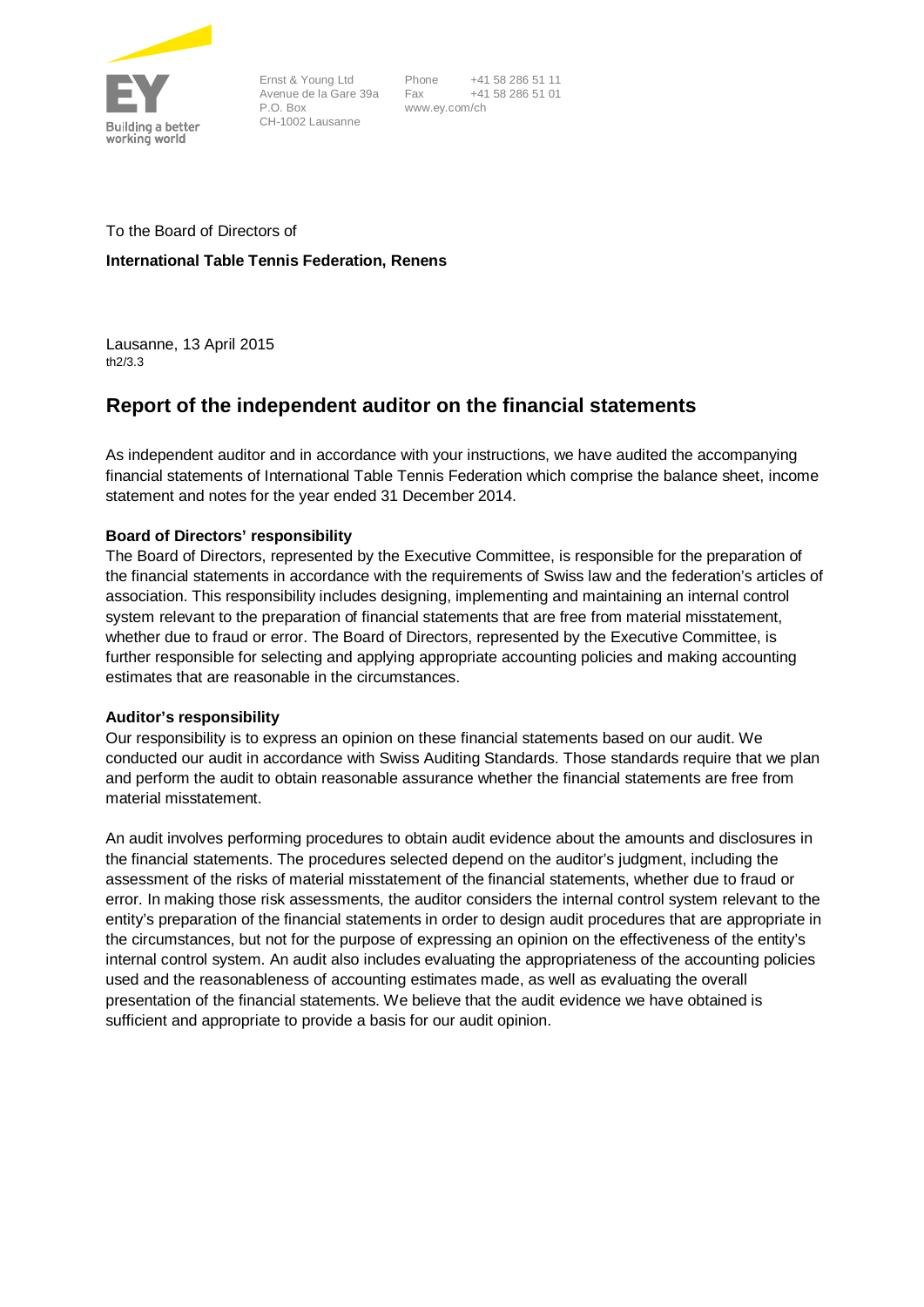

# **Opinion**

In our opinion, the financial statements for the year ended 31 December 2014 comply with Swiss law and the federation's articles of association.

Ernst & Young Ltd

(Auditor in charge)

Serge Clément Michael Ackermann<br>
Licensed audit expert Licensed audit expert Licensed audit expert Licensed audit expert

# **Enclosure**

► Financial statements (balance sheet, income statement and notes)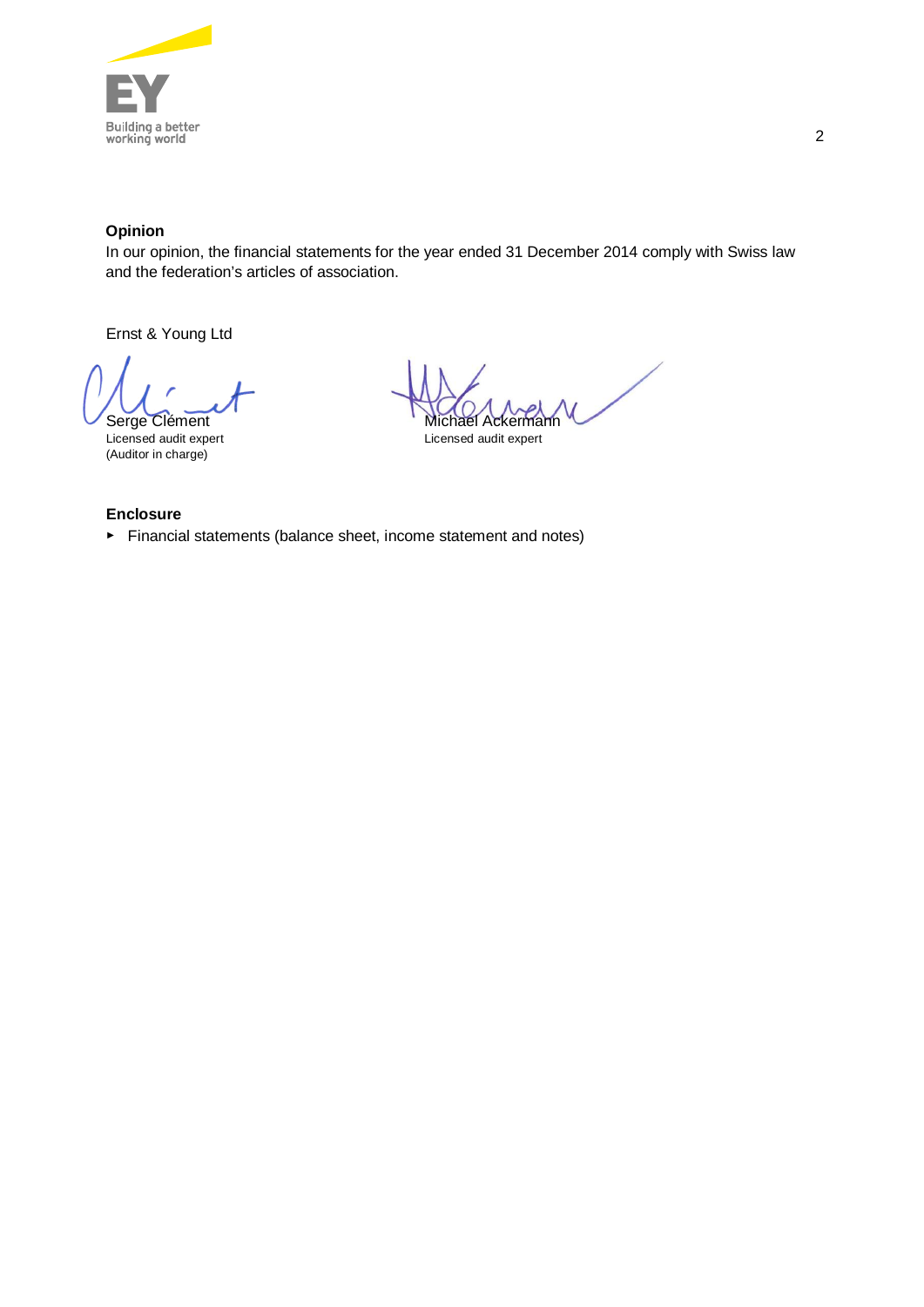| <b>Balance sheet at December 31, 2014</b><br>$(in$ CHF $)$ | <b>Notes</b> | December 31,<br>2014 | December 31,<br>2013 |
|------------------------------------------------------------|--------------|----------------------|----------------------|
| <b>Assets</b>                                              |              |                      |                      |
| <b>Current assets</b>                                      |              |                      |                      |
| Cash at bank and in hand                                   |              | 5 899 652            | 5 9 20 5 6 3         |
| Financial assets                                           | 7            | 4 657 934            | 4728966              |
| Accounts receivable, net                                   | 5            | 881 505              | 493 854              |
| Prepaid expenses                                           |              | 63 205               | 258 419              |
| <b>Total current assets</b>                                |              | 11 502 296           | 11 401 803           |
| <b>Fixed assets</b>                                        |              |                      |                      |
| Tangible fixed assets                                      | 6            | 3 5 8 6 2 3 3        | 3798048              |
| <b>Total fixed assets</b>                                  |              | 3 586 233            | 3798048              |
| <b>Total assets</b>                                        |              | 15 088 529           | 15 199 851           |

 $-$ 

# **International Table Tennis Federation, Renens / Lausanne**

# **Liabilities and funds**

| <b>Current liabilities</b>                        |     |               |               |
|---------------------------------------------------|-----|---------------|---------------|
| Accounts payable, advance and accrued liabilities |     | 1 800 920     | 1 323 701     |
| Deferred revenues - Olympic funding               | 8   | 4 000 000     | 6 000 000     |
| Deferred revenues - other                         | 9   | 429 451       | 741 611       |
| <b>Total current liabilities</b>                  |     | 6 230 371     | 8 0 6 5 3 1 2 |
|                                                   |     |               |               |
| <b>Funds</b>                                      |     |               |               |
| Unrestricted funds                                | 10  | 9 0 0 9 9 8 7 | 7 3 1 4 1 5 9 |
| Currency translation adjustment                   | 2.5 | (151829)      | (179621)      |
| <b>Total funds</b>                                |     | 8 8 5 8 1 5 8 | 7 134 538     |
| <b>Total liabilities and funds</b>                |     | 15 088 529    | 15 199 851    |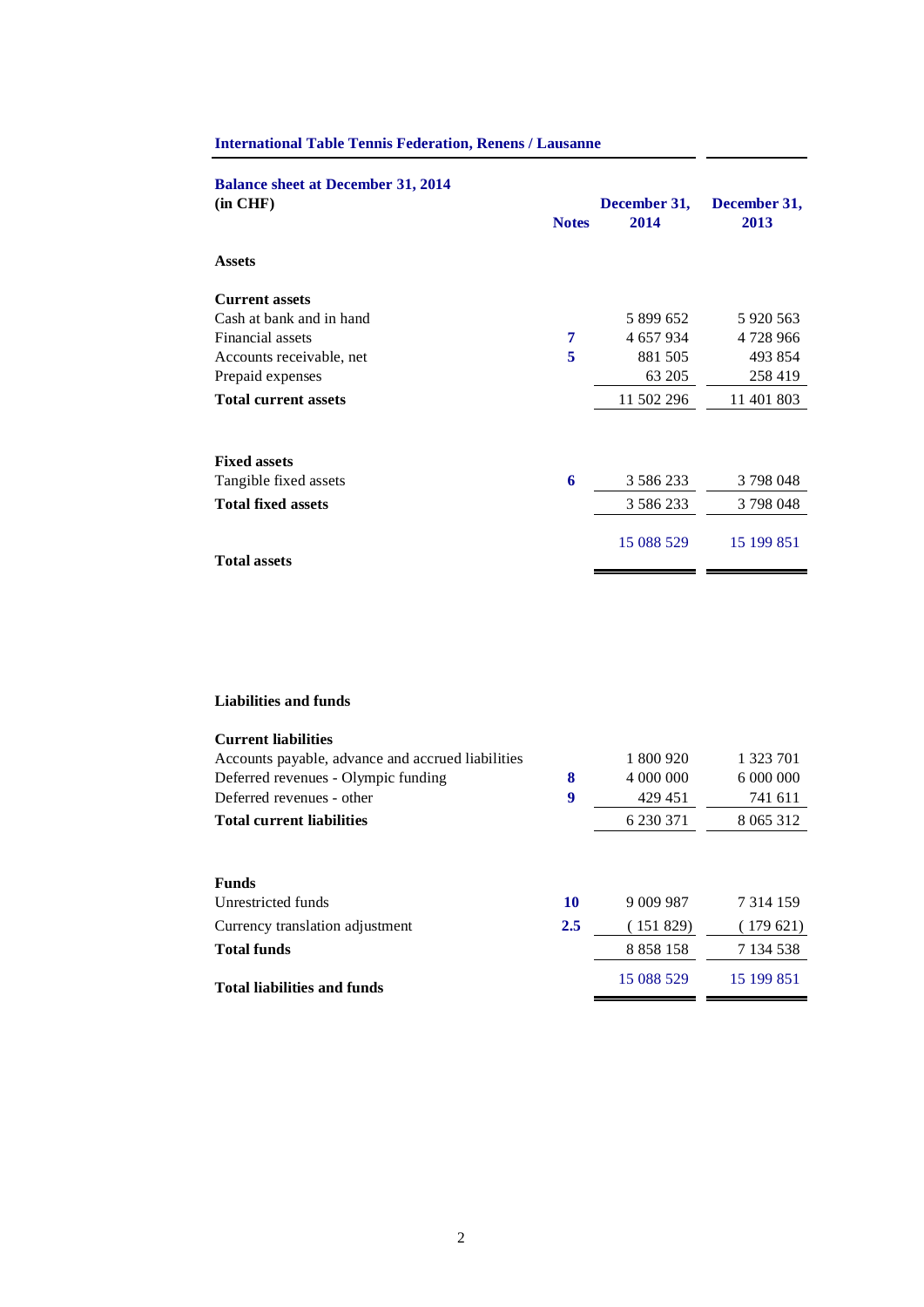| <b>December 31, 2014</b>                              |              |            |           |
|-------------------------------------------------------|--------------|------------|-----------|
| $(in$ $CHF)$                                          | <b>Notes</b> | 2014       | 2013      |
| <b>Income</b>                                         |              |            |           |
| Marketing income                                      | 11           | 5'716'069  | 4'891'146 |
| Olympic solidarity                                    |              | 116'332    | 197'960   |
| Other Olympic Income                                  |              | 506'742    |           |
| <b>International Umpires/Referees</b>                 |              | 41'628     | 10'568    |
| Equipment approval fees                               |              | 1'066'060  | 964'101   |
| Subscriptions and membership                          |              | 113'740    | 16'200    |
| Investment income/loss                                |              | 3'345      | 4'509     |
| Sales and advertising                                 |              | 29'197     | 35'635    |
| Paralympic TT division                                |              | 208'757    | 223'672   |
| Miscellaneous                                         |              | 175'177    | 376'405   |
| Revenues ITTF Museum Shanghai                         | 12           | 360'000    | $\omega$  |
| <b>Butterfly Solidarity Fund Junior</b>               |              | 61'935     | 58'519    |
| <b>Government Grant</b>                               |              | 4'240      | 86'417    |
| Currency exchange gain                                | 3            | 1'456'972  | 89'534    |
| Income before release from deferred revenues          |              | 9'860'195  | 6'954'666 |
| Release from deferred revenues regarding Olympic fund | 8            | 2 000 000  | 2 762 294 |
|                                                       |              | 11'860'195 | 9'716'960 |
| <b>Expenditure</b>                                    |              |            |           |
| Salaries and clerical assistance                      |              | 730'595    | 795'004   |
| Depreciation and Bad debts                            | 19           | 210'376    | 248'746   |
| Administration                                        | 13           | 584'970    | 548'830   |
| Publications                                          | 14           | 99'818     | 75'499    |
| Meetings and travel                                   | 15           | 684'433    | 765'987   |
| Competitions                                          | 16           | 4'838'872  | 4'403'156 |
| Development and Olympic Solidarity                    | 17           | 1'978'158  | 1'830'659 |
| Cost of Marketing - Singapore                         |              | 12'118     | 205'932   |
| Paralympic TT Division                                |              | 117'668    | 144'620   |
| Other expenses                                        | 18           | 820'798    | 390'233   |
| Museum                                                |              | 79'898     | 40'594    |
| <b>Currency Exchange Loss</b>                         |              | 6 6 63     | 59 28 5   |
|                                                       |              | 10'164'366 | 9'508'546 |
|                                                       |              |            |           |

# **Profit for the year**

1 695 828 208 414

j.

# **International Table Tennis Federation, Renens / Lausanne**

**Statement of income and expenditure for the year ended**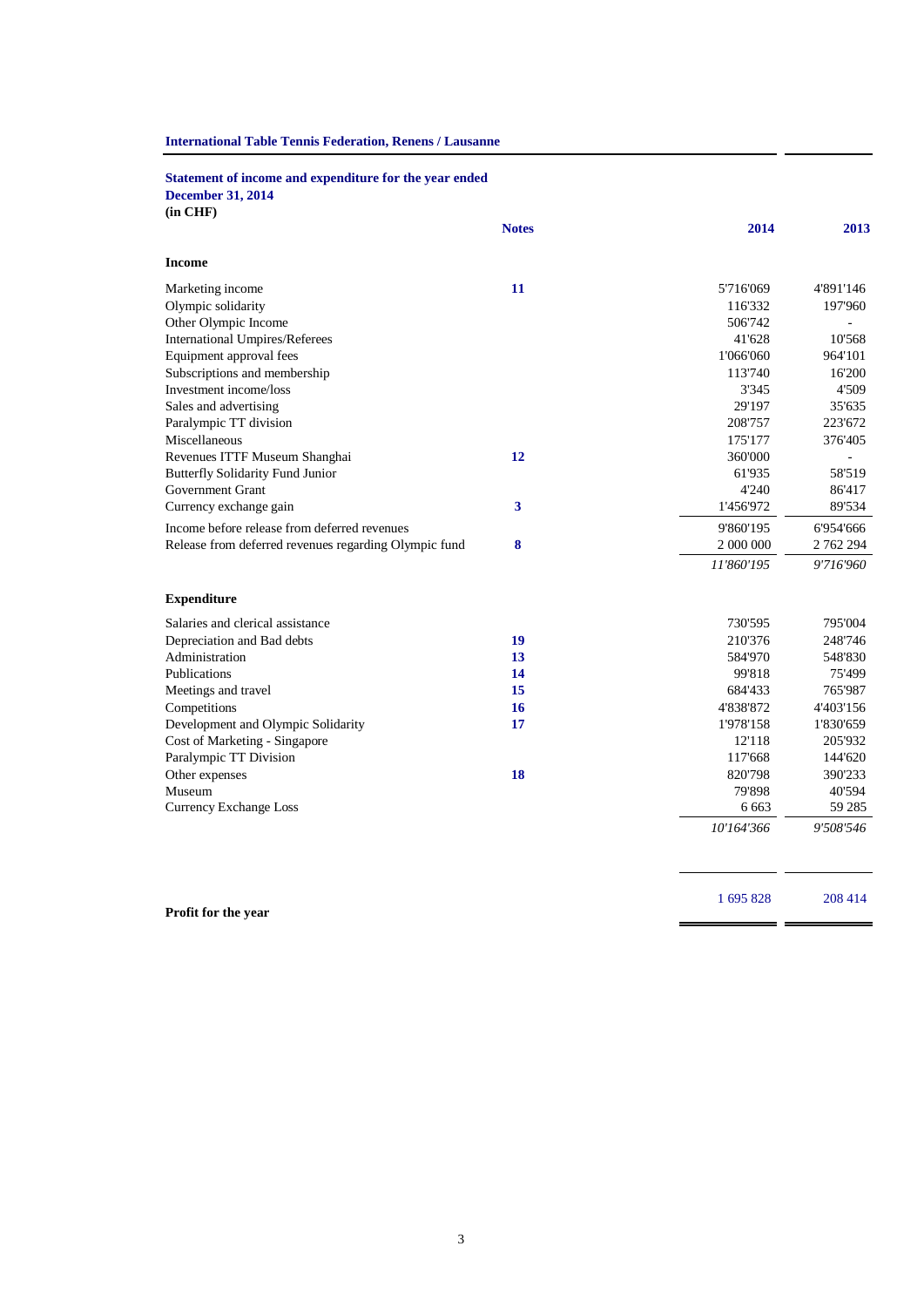#### **1. Activity**

International Table Tennis Federation (ITTF), Lausanne, is operating as a not-for-profit organization incorporated under article 60 of the Swiss Civil Code. The Federation's office in Canada is incorporated under Part II of the Canada Corporation Act with federal letters patent dated August 19, 1997. The International Table Tennis Federation (ITTF) Asia-Pacific office is on its side incorporated and domicilied in Singapore since 1 March 2011.

#### **The objectives of the Federation are:**

- **a)** to develop the spirit of friendship and mutual assistance among affiliated table tennis associations and players;
- **b**) to regulate relations between affiliated table tennis associations and between table tennis associations and other organizations;
- **c)** to seek continual improvement in the technical standard of table tennis and in the extent of participation in the sport throughout the world;
- **d)** to foster friendly sporting competition and to eliminate unfair and unsporting practices;
- **e)** to establish and maintain the Laws of Table Tennis and the Regulations for international Competitions;
- **f)** to publish the standard text of the Rules, consisting of the Constitution, the Laws and the Regulations;
- **g)** to encourage the publication of the Rules in other languages and to check the accuracy of such publications;
- **h)** to promote and to supervise World and Olympic title competitions; and
- **i)** to employ the funds of the ITTF as may be expedient in the interests of international table tennis.
- **j**) to endeavor to increase participation at all levels, to enhance the popularity of the sport, to develop new sources of revenue and to manage the sport through a systematic planning process.
- **k)** to encourage players, coaches and officials to present the sport positively in the best ways so as to enhance its image.
- **l)** to encourage and to support the promotion of women in sport at all levels and to ensure significant representation of women in ITTF Committees, Commissions and Working Groups.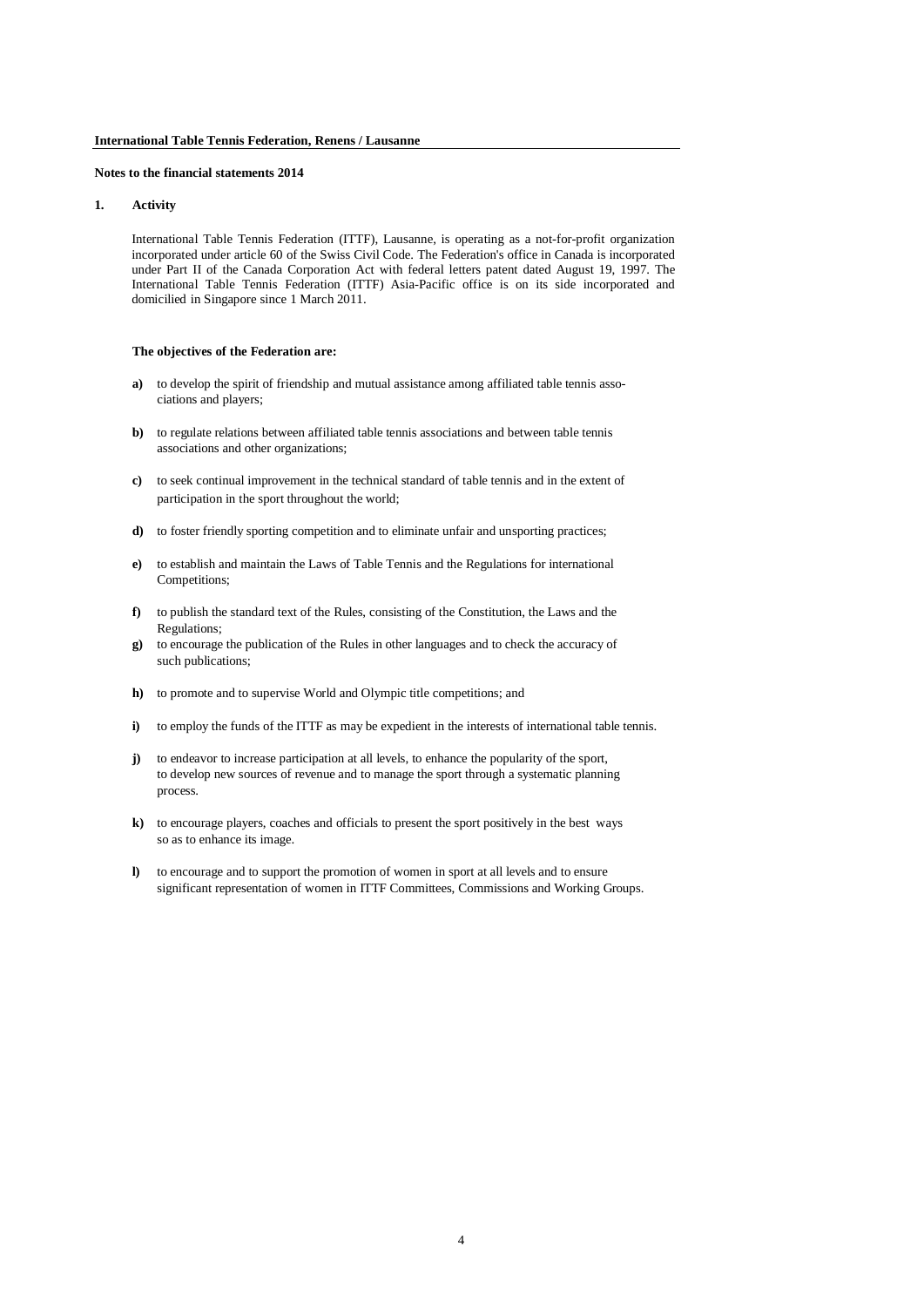### **2. Summary of significant accounting policies**

#### 2.1 Basis of accounting

ITTF uses the accruals basis of accounting in preparing the financial statements.

#### **2.2** Tangible fixed assets

Tangible fixed assets are stated at acquisition cost. When assets are retired or otherwise disposed of, the cost of the asset and the related accumulated depreciation are removed from the accounts. Any profit or loss on disposal of fixed assets is reflected in the statement of income for the period.

### **2.3** Depreciation

Depreciation is calculated on the basis of the cost of the assets and on their estimated useful lives and is provided as follows:

| Furniture and equipment | 33.3% straight-line basis |
|-------------------------|---------------------------|
| Computers               | 33.3% straight-line basis |
| <b>Building</b>         | 4% straight-line basis    |
| <b>Vehicles</b>         | 30% straight-line basis   |
| Museum Collection       | not depreciated           |

#### **2.4** Deferred income

Any funds received for events to be held in the future, where reimbursement of these funds would be necessary in the case of event cancellation, are deferred in the balance sheet and not recognized as income until the event for which the funds were received has taken place.

### **2.5** Foreign currencies

The Federation's consolidated financial statements are presented in Swiss Francs, which is also the Lausanne office's functional currency. For each entity the Federation determines the functional currency and items included in the financial statements of each entity are measured using that functional currency.

#### i) Transactions and balances

Transactions in foreign currencies are initially recorded by the Federation's entities at their respective functional currency at a fixed exchange rate adjusted on a yearly basis.

Monetary assets and liabilities denominated in foreign currencies are translated at the functional currency spot rates of exchange at the reporting date.

Differences arising on settlement or translation of monetary items are recognised in income statement.

Non-monetary items that are measured in terms of historical cost in a foreign currency are translated using the exchange rates at the dates of the initial transactions.

#### ii) Translation

On consolidation, the assets and liabilities of foreign operations are translated into Swiss Francs at the rate of exchange prevailing at the reporting date and their income statement is translated at the yearly average rate.

### **2.6** Revenue recognition - Olympic revenue

The Federation's policy is that enough Olympic revenue be recognized in each year of the quadrennial in order to eliminate any deficiency of revenue over expenses for the year or at least stabilize the statement of income and expenditure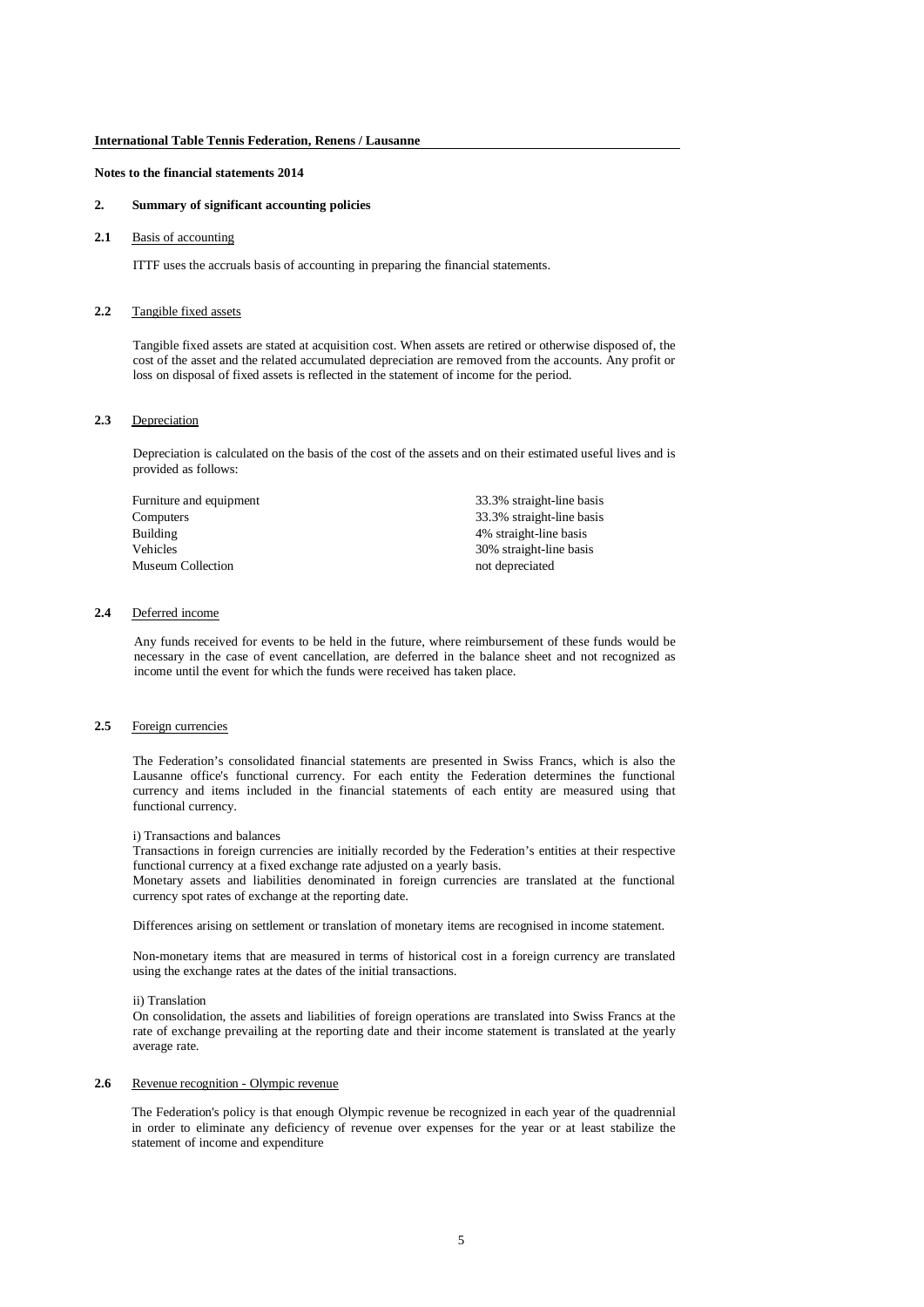#### **3. Financial instruments and currency exchange gains**

The Federation's financial instruments consist of cash, accounts receivable and accounts payable. The carrying values of these financial instruments approximate their fair value. Unless otherwise noted, it is management's opinion that the Federation is not exposed to significant interest, currency or credit risks arising from these financial instruments.

Most of the Federation's financial instruments (cash at bank and financial assets) are nominated in USD. As the USD strenghtened sharply against the Swiss Franc during the year, exchange gains amounting to CHF 1'456'972 were recorded in 2014.

#### **4. Related parties**

### TMS International

TMS International ("TMS") is an independent, non-profit Marketing Corporation that conducts marketing and commercial activities on behalf of the Federation and other entities.

Under an agreement between the Federation, as the principal client, and TMS, expired December 31, 2008 and extended for a six new year's period, TMS has the exclusive rights of selling Federation sponsorship, advertising, television and licensing rights over specified Federation events. Until 2013, TMS provided the Federation with yearly guaranteed revenue based on the greater of an annual budgeted amount approved at the Federation's Executive Committee:

The contract with TMS has been amended in September 2013 with regards to the financial year 2014. According to the new contract, there is no minimum amount committed by TMS but a profit sharing scheme is implemented (75% of the commercial income and TV rights for ITTF and 25% for TMS). A contract based on this model was also signed in July 2014 for the period 2015 to 2020. The amounts committed by TMS contractually and the amounts transfered each year by TMS and recorded by ITTF as marketing revenues are as follows:

| <b>Financial Year</b> | Contractual       | Contractual    | <b>TMS</b> actual | <b>TMS</b> actual |
|-----------------------|-------------------|----------------|-------------------|-------------------|
|                       | minimum           | minimum        | contribution      | contribution      |
|                       | revenues          | revenues       |                   |                   |
|                       | (former contract) | (amended       |                   |                   |
|                       |                   | contract)      |                   |                   |
|                       | in million USD    | in million USD | in million USD    | in million CHF    |
| 2013                  | 5.0               | n/a            | 5.3               | 4.8               |
| 2014                  | 5.2               | none           | 6.7               |                   |

In addition, the Federation charges TMS for administrative expenses incurred in the Asia-Pacific office. During the year these charges amounted to CHF 124'102 (2013: CHF 228'161). On its side, TMS charges the federation for Information Technology services in lieu of the Federation hiring a full-time IT Manager. During the year, these charges amounted to CHF 8'255 (2013: CHF 41'714).

### **5. Accounts receivable**

|                                     | December 31,<br>2014<br><b>CHF</b> | December 31,<br>2013<br><b>CHF</b> |
|-------------------------------------|------------------------------------|------------------------------------|
| Accounts receivable third parties   | 112 989                            | 52 262                             |
| Accounts receivable related parties | 780 516                            | 465 593                            |
| Accounts receivable                 | 893 505                            | 517854                             |
| Bad debt allowance                  | 12000                              | 24000                              |
| Accounts receivable, net            | 881 505                            | 493 854                            |

The changes in bad debt allowance and actual losses on receivables are recorded under the line depreciation and bad debts, refer to note 19.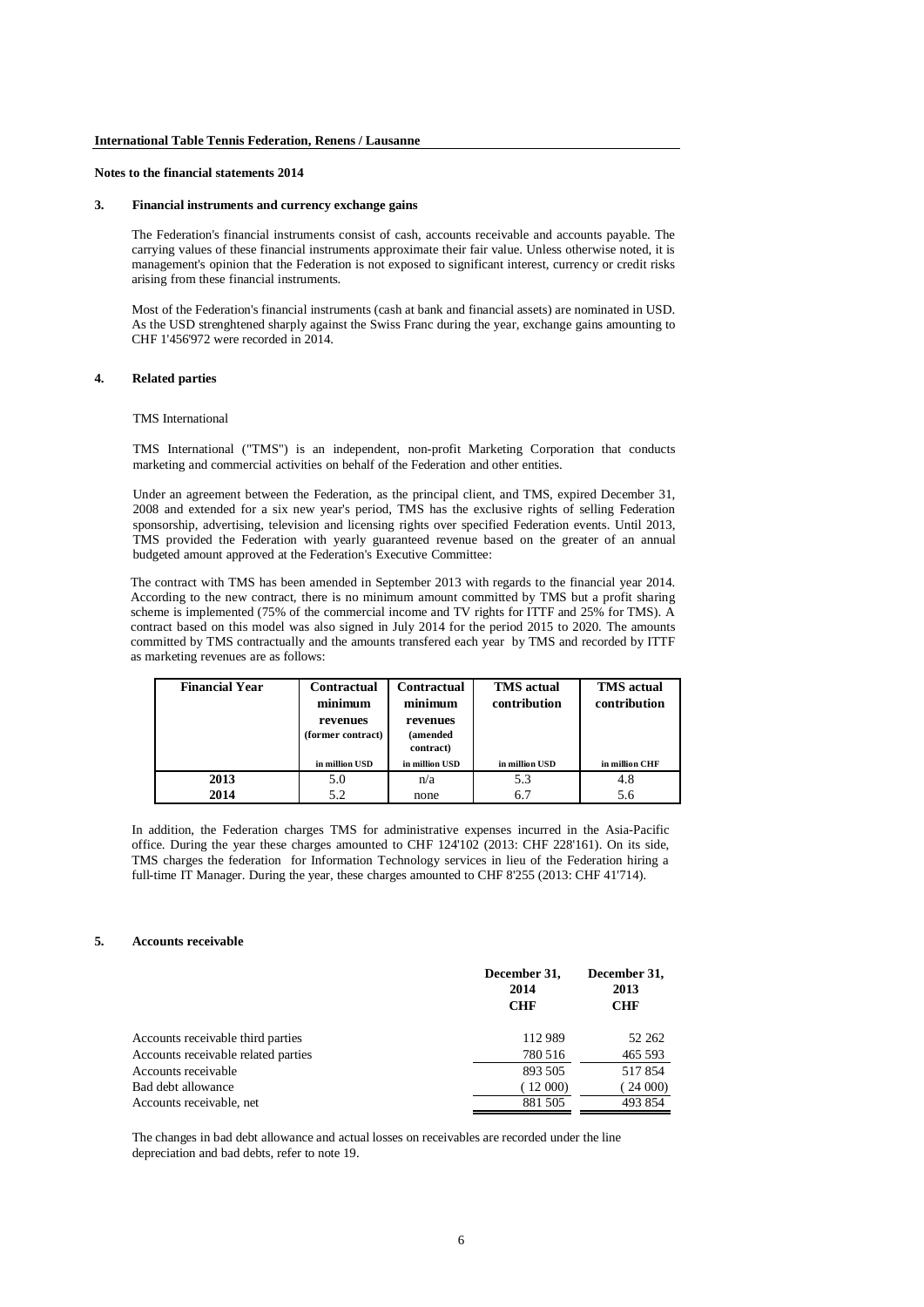### **6. Tangible Fixed Assets**

|                            | December 31,<br>2014<br><b>CHF</b> | December 31,<br>2013<br><b>CHF</b> |
|----------------------------|------------------------------------|------------------------------------|
| Land and building (Renens) | 3 0 59 1 83                        | 3 2 7 5 4 8 6                      |
| Furniture and equipment    | 10 986                             | 6498                               |
| Museum Collection          | 516 064                            | 516 064                            |
|                            | 3 5 8 6 2 3 3                      | 3798048                            |

### **7. Financial assets**

|                        | December 31,<br>2014<br>CHF | December 31,<br>2013<br><b>CHF</b> |
|------------------------|-----------------------------|------------------------------------|
| Call accounts          | 4 4 7 7 0 7 7               | 4 550 966                          |
| Money market and notes | 180 857                     | 178 000                            |
|                        | 4 657 934                   | 4 728 966                          |

The ITTF cash in excess resulting from the International Olympic Committee distribution after the 2008 Olympic Games was invested in short term money deposits and notes with first ranking banks. These financial assets are accounted for at market value.

### **8. Deferred revenues - Olympic Fund**

|                                              | December 31,<br>2014<br><b>CHF</b> | December 31,<br>2013<br>CHF |
|----------------------------------------------|------------------------------------|-----------------------------|
| Olympic funding at the beginning of the year | 6 000 000                          |                             |
| Used in year                                 | (2000000)                          | (2762294)                   |
| Difference (estimates and foreign exchange)  | ۰                                  | 117 706)                    |
| Olympic funding at the end of the year       | 4 000 000                          | 6 000 000                   |

### **9. Deferred revenues - other**

|                    | December 31,<br>2014<br><b>CHF</b> | December 31,<br>2013<br><b>CHF</b> |
|--------------------|------------------------------------|------------------------------------|
| Sponsorship        | ۰                                  | 375'545                            |
| Equipment approval | 429 451                            | 366 066                            |
|                    | 429 451                            | 741 611                            |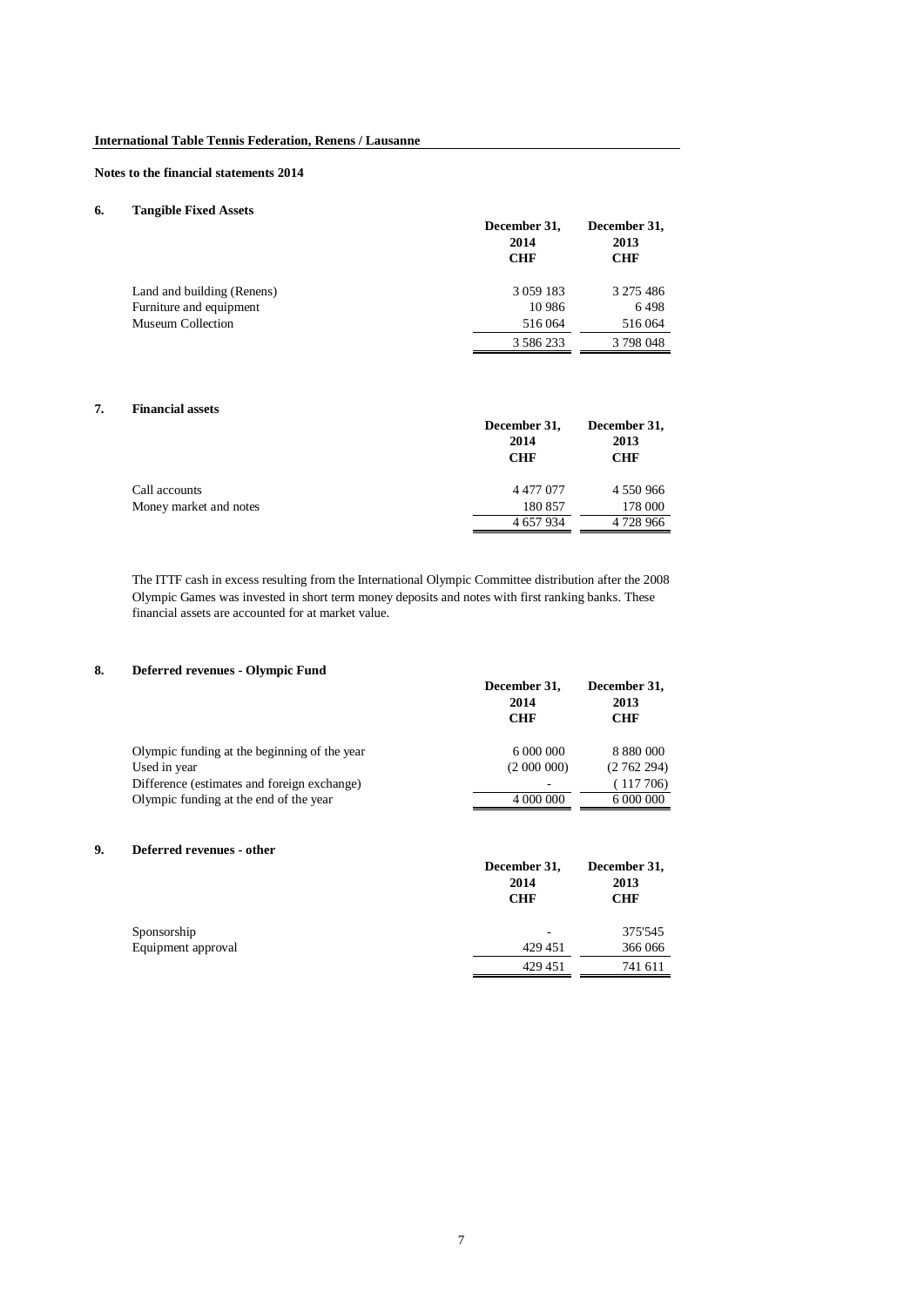### **10. Unrestricted funds**

|                                                          | December 31,  | December 31, |
|----------------------------------------------------------|---------------|--------------|
|                                                          | 2014          | 2013         |
|                                                          | CHF           | CHF          |
| Unrestricted funds at the beginning of the year          | 7'314'159     | 7'044'296    |
| Profit for the year                                      | 1'695'828     | 208'414      |
| Singapore unrestricted funds at first consolidation date |               | 61'449       |
| Unrestricted funds at the end of the year                | 9 0 0 9 9 8 7 | 7 3 14 1 5 9 |

### **11. Marketing income**

|                                          | December 31,<br>2014<br><b>CHF</b> | December 31,<br>2013<br>CHF |
|------------------------------------------|------------------------------------|-----------------------------|
| Transfer from TMS International (note 4) | 5 5 6 8 0 9 5                      | 4 8 1 6 5 8 9               |
| Sponsorship Marketing                    | 271 548                            | 175 740                     |
| Marketing direct cost                    | (123575)                           | (101183)                    |
|                                          | 5 716 069                          | 4 891 146                   |

### **12. Revenues ITTF Museum Shanghai**

A cooperation agreement was signed in August 2014 with the Shanghai Municipal Education Commission and the Chinese Table Tennis Association. According to this agreement, a new ITTF Museum will be open in Shanghai and run by the local authorities. ITTF will relocate its collection to this new Museum and will receive a financial compensation amounting to USD 2 million split over a 5 years period (from 2014 to 2018). The amount received in 2014 is of USD 400'000 or CHF 360'000.

### **13. Administration**

|                                                              | December 31,<br>2014<br><b>CHF</b> | December 31,<br>2013<br><b>CHF</b> |
|--------------------------------------------------------------|------------------------------------|------------------------------------|
| Accountancy and bank charges                                 | 19 290                             | 17 13 1                            |
| Office equipment and furniture                               | 90 647                             | 38 641                             |
| Office expenses and rent (Renens, Ottawa, Singapore, Vienna) | 75 482                             | 97 809                             |
| Telephone, fax, internet and postage                         | 107 148                            | 134 005                            |
| Taxes, VAT (Renens)                                          | 5659                               | 7 7 1 8                            |
| <b>Insurances</b>                                            | 45 764                             | 39 5 24                            |
| Professional fees                                            | 44 205                             | 72 766                             |
| Repairs & Maintenance                                        | 137 198                            | 117 542                            |
| Miscellaneous                                                | 59 577                             | 23 694                             |
|                                                              | 584 970                            | 548 830                            |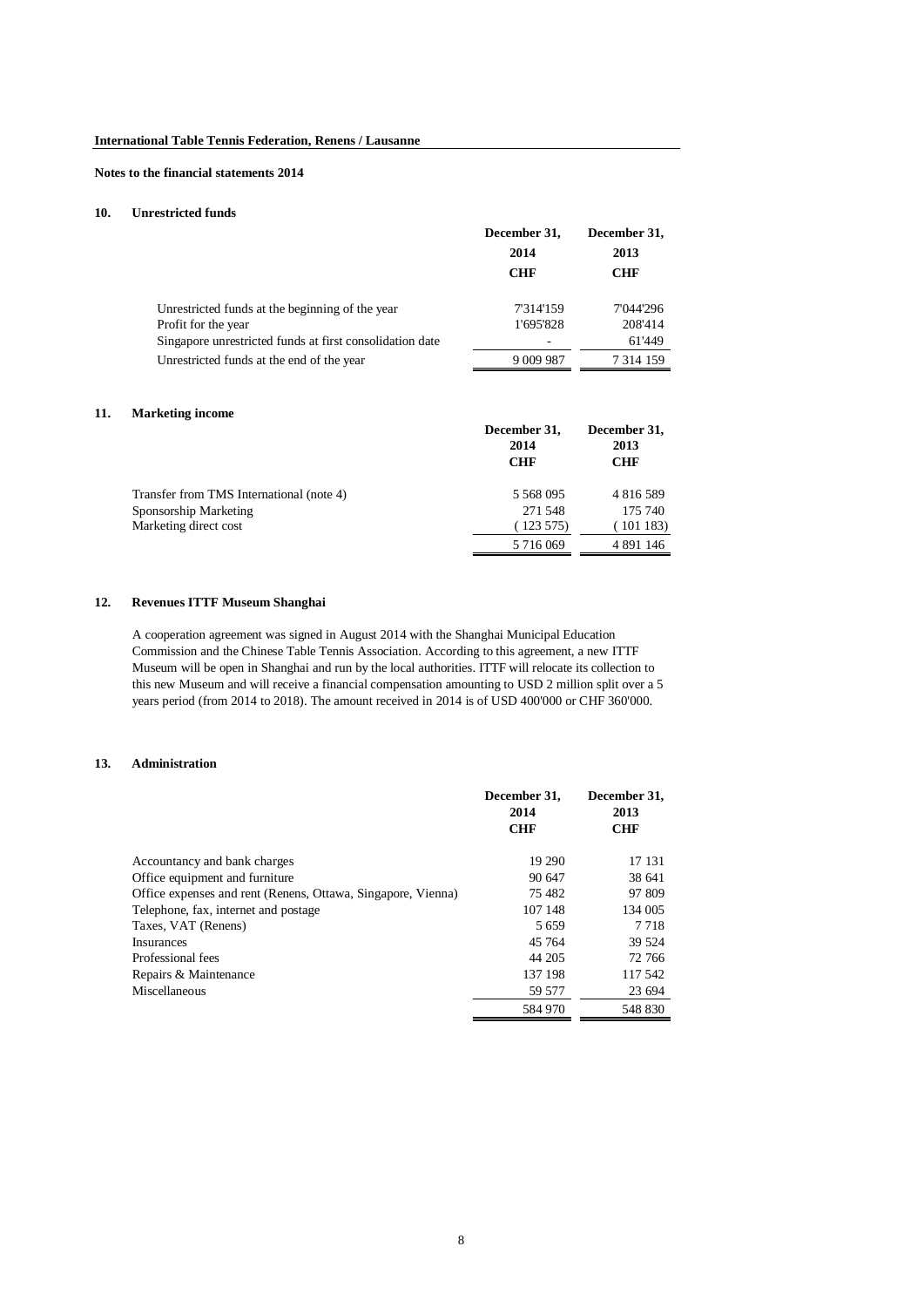### **14. Publications**

|                                               | December 31,<br>2014<br><b>CHF</b> | December 31,<br>2013<br><b>CHF</b> |
|-----------------------------------------------|------------------------------------|------------------------------------|
| <b>TT</b> Fascination                         | 35 115                             | 40 0 89                            |
| Rules booklet and other handbooks             | 5 2 8 8                            | 3839                               |
| Bulletin, Digest, Directory, Coaching manuals | 31 134                             | 25 174                             |
| Other publications                            | 28 28 2                            | 6 3 9 6                            |
|                                               | 99 818                             | 75499                              |

# **15. Meetings and travel**

|                              | December 31,<br>2014<br><b>CHF</b> | December 31,<br>2013<br><b>CHF</b> |
|------------------------------|------------------------------------|------------------------------------|
|                              |                                    |                                    |
| <b>Executive Committee</b>   | 325 765                            | 311414                             |
| <b>Board of Directors</b>    | 8 3 1 3                            | 9 5 7 4                            |
| <b>AGM</b>                   | 13 916                             | 19 380                             |
| Committee Chairmen           | 31 271                             | 24 3 8 3                           |
| Committee Expenses           | 8977                               | 9 2 1 1                            |
| President's Honorarium       | 17 400                             |                                    |
| Professionnal staff          | 236 796                            | 240 254                            |
| Tangible fixed assets        | 10 700                             | 5 5 3 3                            |
| Other meetings               | 17 234                             | 26 490                             |
| Sport Accord                 | 7820                               | 5990                               |
| <b>Other Travel Expenses</b> | 6 2 4 1                            | 113757                             |
|                              | 684 433                            | 765 987                            |

### **16. Competitions**

|                              | December 31,<br>2014<br><b>CHF</b> | December 31,<br>2013<br><b>CHF</b> |
|------------------------------|------------------------------------|------------------------------------|
| <b>Continental Events</b>    | 92 779                             |                                    |
| World Championships          | 1 4 1 7 1 2 0                      | 1897990                            |
| World Cup Men & Women        | 345 210                            | 229 226                            |
| Deferred income              | 30 894                             |                                    |
| World Team Cup               |                                    | 128 224                            |
| <b>ITTF Pro Tour</b>         | 2653679                            | 1 875 090                          |
| China vs World               |                                    | 266                                |
| World Junior Championships   | 109 250                            | 191 195                            |
| Other competitions           | 170 980                            | 62 898                             |
| EC and staff - Olympic Games | 2 0 6 0                            |                                    |
| Results & Statistics         | 16 901                             | 18 268                             |
|                              | 4838872                            | 4 4 0 3 1 5 6                      |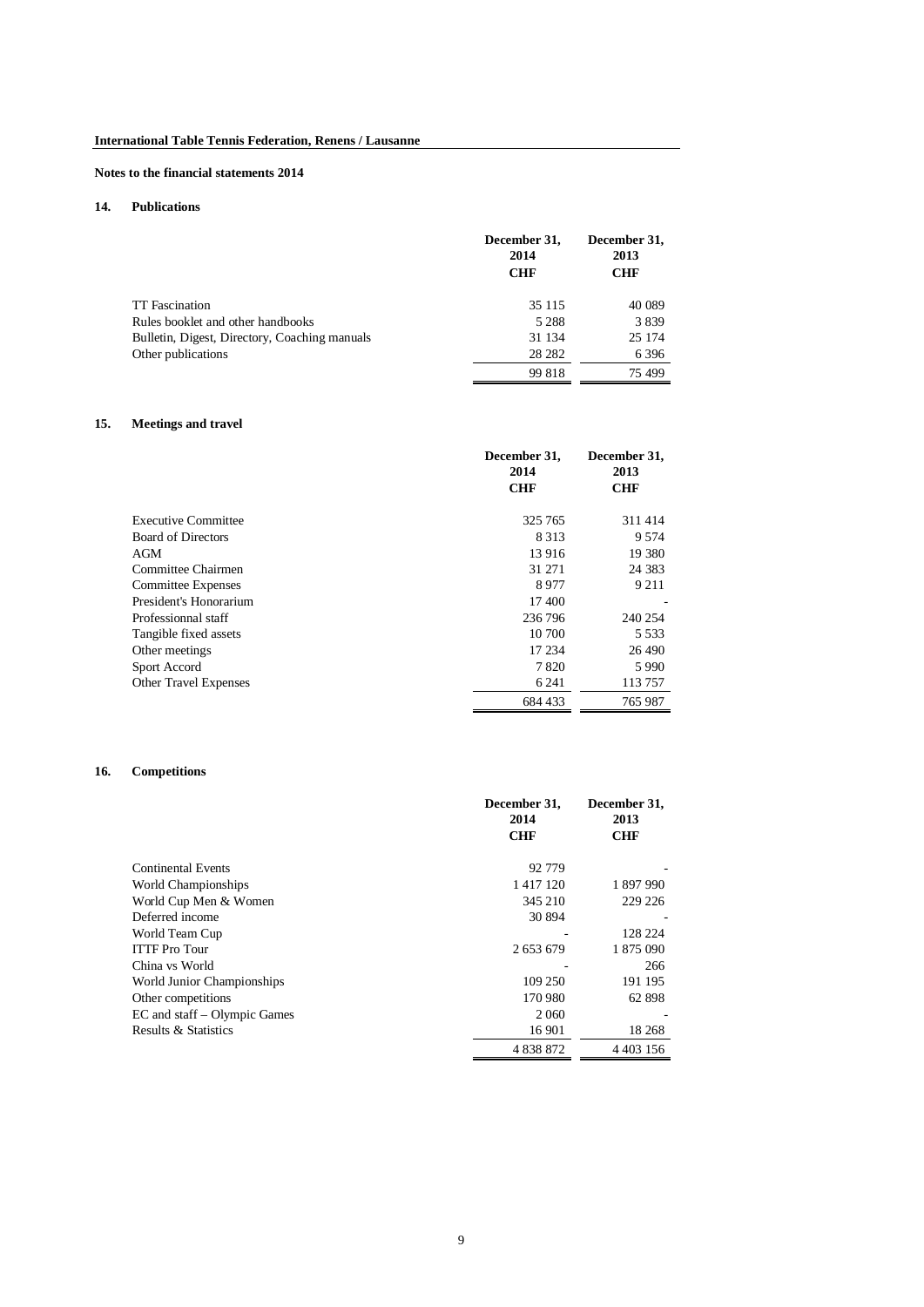# **17. Development and Olympic Solidarity**

|                                              | December 31, | December 31, |
|----------------------------------------------|--------------|--------------|
|                                              | 2014         | 2013         |
|                                              | <b>CHF</b>   | <b>CHF</b>   |
| Continental Olympic Grants                   | 49 39 5      | 106 802      |
| Special projects                             | (4820)       | 50 840       |
| <b>Equipment for Developing Associations</b> | 121 865      | 67 299       |
| Coaching programs                            | 4 387        | 18 936       |
| <b>Olympic Solidarity Courses</b>            | 150429       | 95 886       |
| Referee and umpire scheme                    | 32 135       | 18485        |
| Education & training program                 | 186 969      | 161449       |
| Women development                            | 14 819       | 10 333       |
| Continental development projects             | 601463       | 360454       |
| Global junior program                        | 522 744      | 378 012      |
| Development Program                          | 235 699      | 431 085      |
| Other expense                                | 63 074       | 131 077      |
|                                              | 1978 158     | 1830659      |

# **18. Other expenses**

|                                        | December 31,<br>2014 | December 31,<br>2013 |
|----------------------------------------|----------------------|----------------------|
|                                        | <b>CHF</b>           | <b>CHF</b>           |
| Continental Agreement                  | 191482               |                      |
| Equipment testing                      | 212 500              | 112 055              |
| Anti-doping testing                    | 21 416               | 18 073               |
| Promotional items, gifts & advertising | 212 243              | 52483                |
| Computer software                      | 2 2 7 2              | 691                  |
| Membership to sport bodies             | 6569                 | 4 7 9 5              |
| Purchase of publications               | 4 2 7 1              | 2997                 |
| Donations                              | 4 3 6 6              | 540                  |
| Media service                          | 58 900               | 63 918               |
| Ranking                                | 19 4 63              | 64 149               |
| Miscellaneous                          | 85 275               | 69 061               |
| Interest charges                       | 2043                 | 1471                 |
|                                        | 820798               | 390 233              |